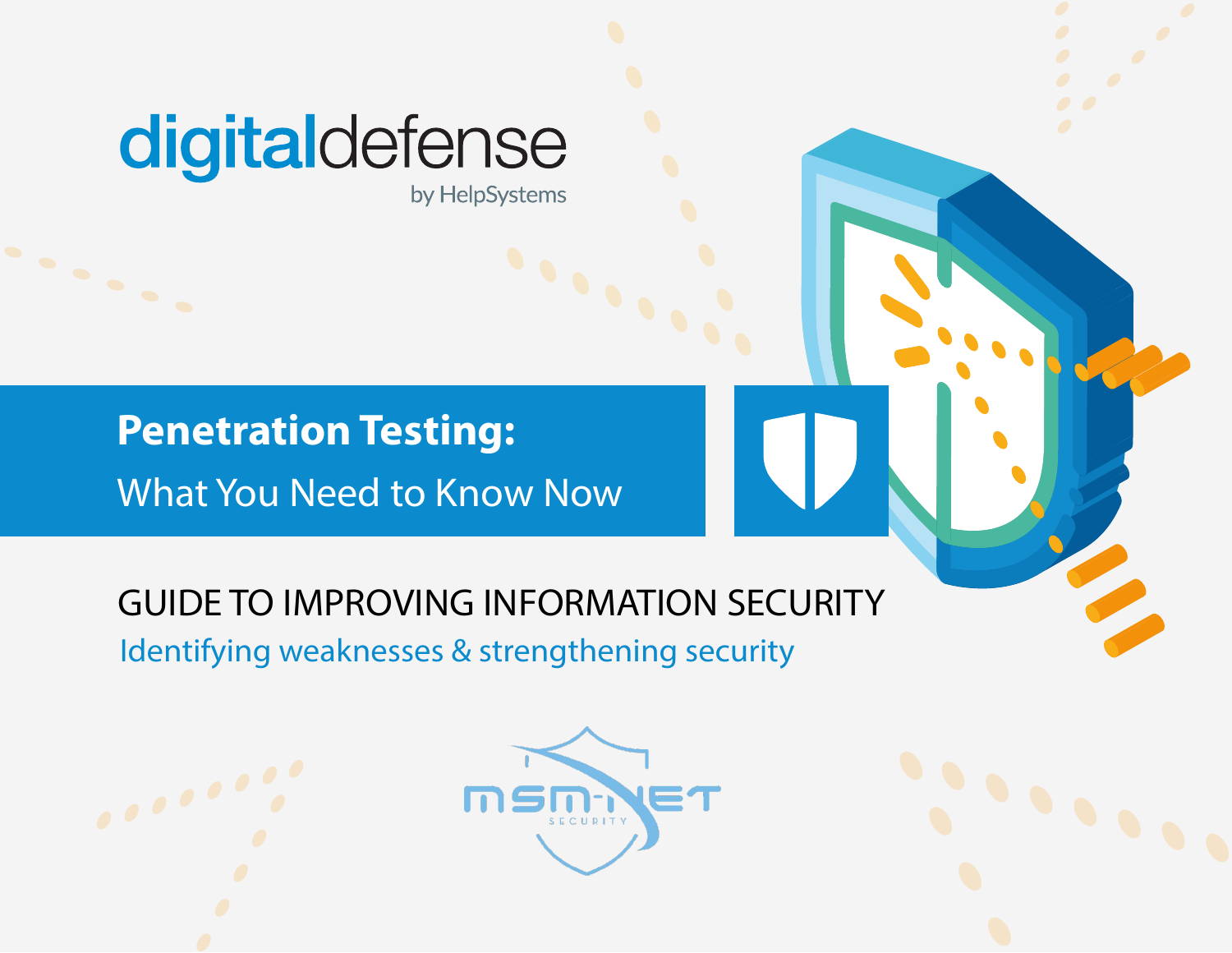### EXECUTIVE SUMMARY

**Cyber attacks are on the rise, putting businesses at risk and brand loyalty in jeopardy.** 

Accidental data leaks, corporate espionage and cyber-attacks are serious threats affecting businesses of all sizes and industries. As a result, today's businesses are challenged with implementing and managing effective information security programs while attempting to run their businesses at the same time.

The growing number of data breaches has demonstrated the severity of risk for organizations and the critical need to embrace effective information security practices. No organization is safe. If an attacker or nationstate actor can exploit vulnerabilities on large, complex networks like financial institutions, government organizations, companies working in the political stratosphere, as well as SMBs, it should raise the question, "Is my organization's network security strong enough?"

A key component of any security program is ensuring that the organization has a clear understanding of where risk resides. One of the most effective ways to understand weaknesses within a network is with a penetration test/ethical hacking assessment.

Many organizations understand the need for a penetration test but are challenged with understanding the right level of risk assessment for the organization, the ROI associated, and what to plan for or expect during an engagement.

In this guide, we address these and other commonly asked questions and share insight to help highlight the benefits of penetration testing /ethical hacking as a vehicle to better improve information security.

#### **KEY INCLUSIONS:**

Pene<br>
O Testi<br>
O Tips<br>
C Tips<br>
O Tips **O** Penetration Test Defined **• The Differences Between a Penetration** Test and a Vulnerability Scan • 6 Key Benefits of a Penetration Test **• Common Penetration Testing Myths -O** Best Practices for Drafting an Effective Request for Proposal **• Top 5 Questions to Ask a Prospective** Penetration Testing Provider **• Testing Rules of Engagement** • Tips & Recommendations

> *SINCE COVID-19, THE US FBI REPORTED A 300% INCREASE IN REPORTED CYBERCRIMES.i*

"

"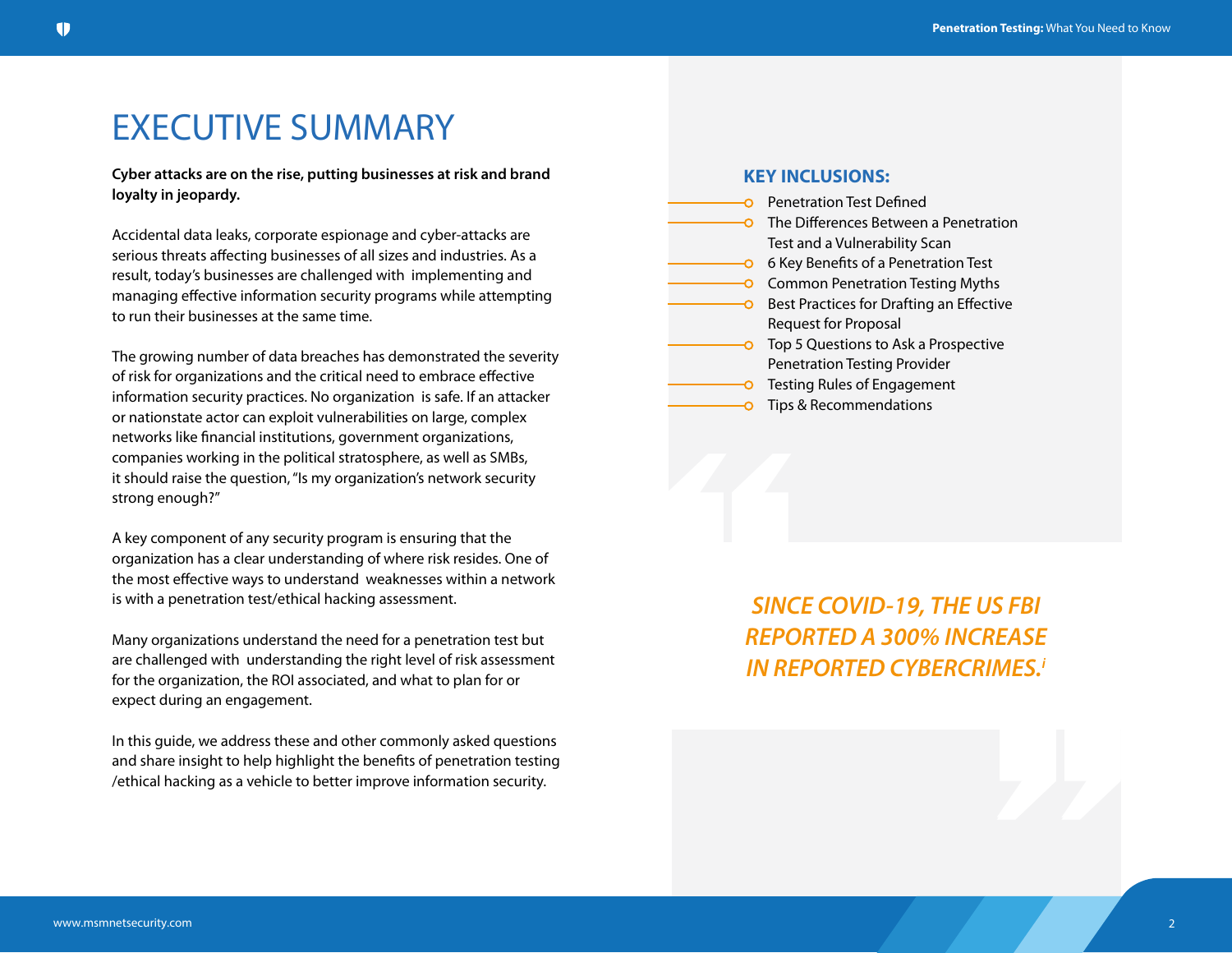### WHAT IS A PENETRATION TEST?

It is a security assessment designed to help determine whether a system is vulnerable to attack, if the defenses were sufficient, and which defenses (if any) the test defeated.

A penetration test allows for multiple attack vectors to be explored against the same target. Often it is the combination of information or vulnerabilities across different systems that will lead to a successful compromise.

*A PENETRATION TEST IS AN AUTHORIZED SOFTWARE ATTACK ON A COMPUTER SYSTEM THAT LOOKS FOR SECURITY WEAKNESSES, POTENTIALLY GAINING ACCESS TO THE COMPUTER'S FEATURES AND DATA.ii*

#### **PENETRATION TESTS VS. VULNERABILITY SCANS**

- Vulnerability assessments are often confused with penetration tests. Both are important to a holistic approach to security, but are very different security solutions.
- A vulnerability scan looks for known vulnerabilities in your systems and reports potential exposures. A penetration test is designed to actually exploit weaknesses in the architecture of systems.
- Vulnerability assessments are performed using technology or software that produces a report listing found vulnerabilities. Most penetration tests are conducted by highly trained professionals who take the output of a network scan and probe to find an open port or a service that can be exploited.

#### **EXAMPLE:**

A vulnerability assessment will scan your network and notify you that you have a certain vulnerability.

A penetration test will determine whether the vulnerability can be exploited and how much information could be obtained by an attacker.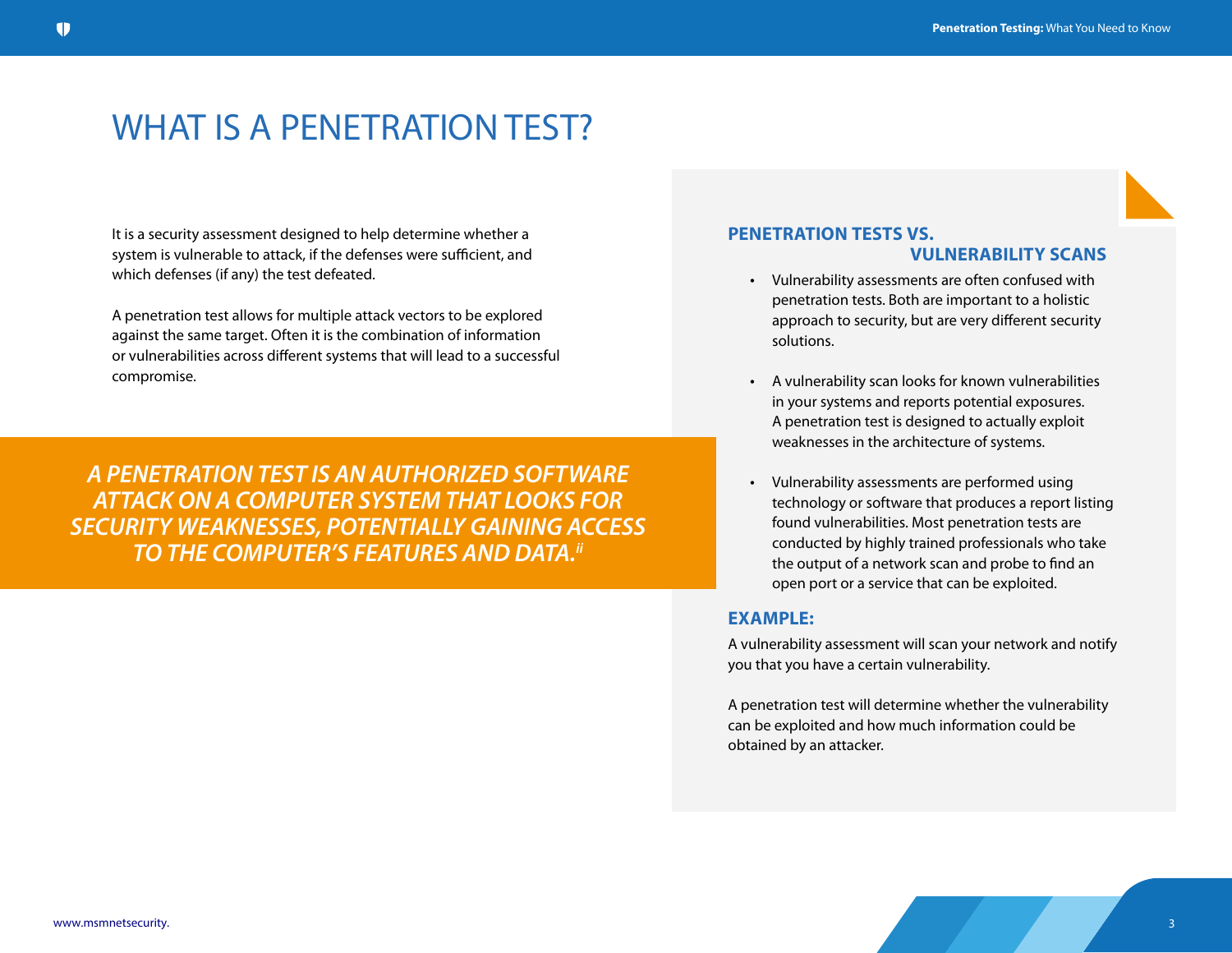### 6 REASONS TO SCHEDULE A PENETRATION TEST

#### **Achieve Compliance from Regulators and/or Auditors with Penetration Testing 1**

Businesses today are faced with a daunting number of security standards and regulatory obligations. While the wording in each of them differs, the basic tenet of protecting sensitive and confidential data remains.

Some standards are simply recommended industry best practices and guidance, while others such as GLBA, HIPAA, and PCI-DSS are mandatory, with each carrying large penalties if the company falls out of compliance. To show compliance with these regulations, companies will find that the detailed reports provided by penetration tests assist in helping organizations demonstrate ongoing due diligence to auditors and/or examiners.

#### **Test to Determine if Potential Vulnerabilities are Exploitable 2**

Vulnerabilities in modern operating systems such as Microsoft Windows and Linux distributions are often very complex and subtle. Yet, when exploited by very skilled attackers, these vulnerabilities can undermine an organization's defenses and expose it to data loss.iii Before a cyber criminal attacks, having a "white hat" hacker test the network will help the organization understand exploitable vulnerabilities and shore up security before a person with malicious intent breaches defenses.

#### **Leverage Penetration Test Reporting as 3 Due-diligence for your Customers**

Today's consumers are security savvy and are concerned that businesses they support and partner with may be the next cyber criminal's target, allowing their personal information to get into the wrong hands.

Having a security program in place that includes a penetration test can help organizations attract prospects, win business and keep existing customers happy by giving security assurance that the organization is working to harden networks against attack and misuse.

> *75 PERCENT OF CONSUMERS WILL NOT BUY A PRODUCT FROM A COMPANY IF THEY DON'T TRUST THE COMPANY TO PROTECT THEIR DATA.iv*

4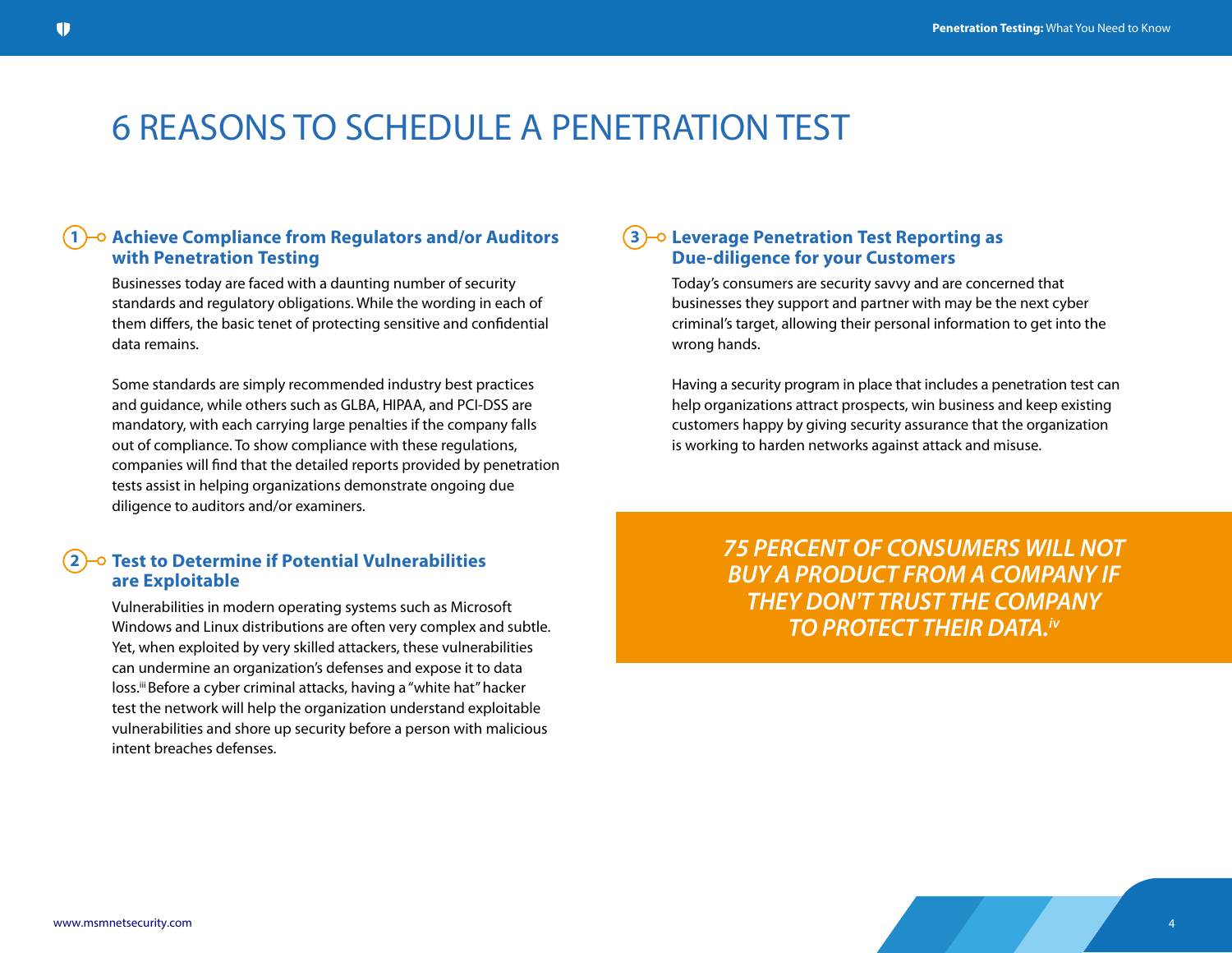# **6 REASONS TO SCHEDULE A PENETRATION T**<br> **Test Your Incident Response Preparedness**<br>
A penetration test simulates a real-world attack and can help an 6 REASONS TO SCHEDULE A PENETRATION TEST

#### **4** O Test Your Incident Response Preparedness

A penetration test simulates a real-world attack and can help an organization measure the success of incident response security controls. An attack that attempts to gain access to sensitive data helps organizations identify strengths as well as opportunities for improving attack detection and response.

#### **Communicate Security Posture Easily 5**

When a penetration test is conducted, a detailed report of the assessment findings should be provided. This report should clearly communicate the high level objectives, methods and findings of the exercise. This report can be a communication tool to share insight with technical staff on the organization's security initiatives as well as the security posture of the company. Being able to share the overall effectiveness of the penetration test and the goals for improvement can help the technology leadership of the company to better understand risks and determine what future resources maybe needed.

#### *SINCE 2014, THE SHARE OF BREACHES CAUSED BY MALICIOUS ATTACKS SURGED BY 21 PERCENT... TO 51 PERCENT OF BREACHES IN 2019.vi*

**—COST OF A DATA BREACH REPORT 2019 BY PONEMON INSTITUTE AND IBM SECURITY**

#### **Avoid the Cost of a Breach 6**

An information security breach can have devastating financial consequences. Legal fees, remediation, customer protection programs, regulatory fines, loss in sales and reputational damage can negatively impact an organization's bottom line.

The increased cost required to resolve security incidents and the financial consequences of losing customers when a breach occurs, is sound reason to invest in proactive security such as penetration testing. "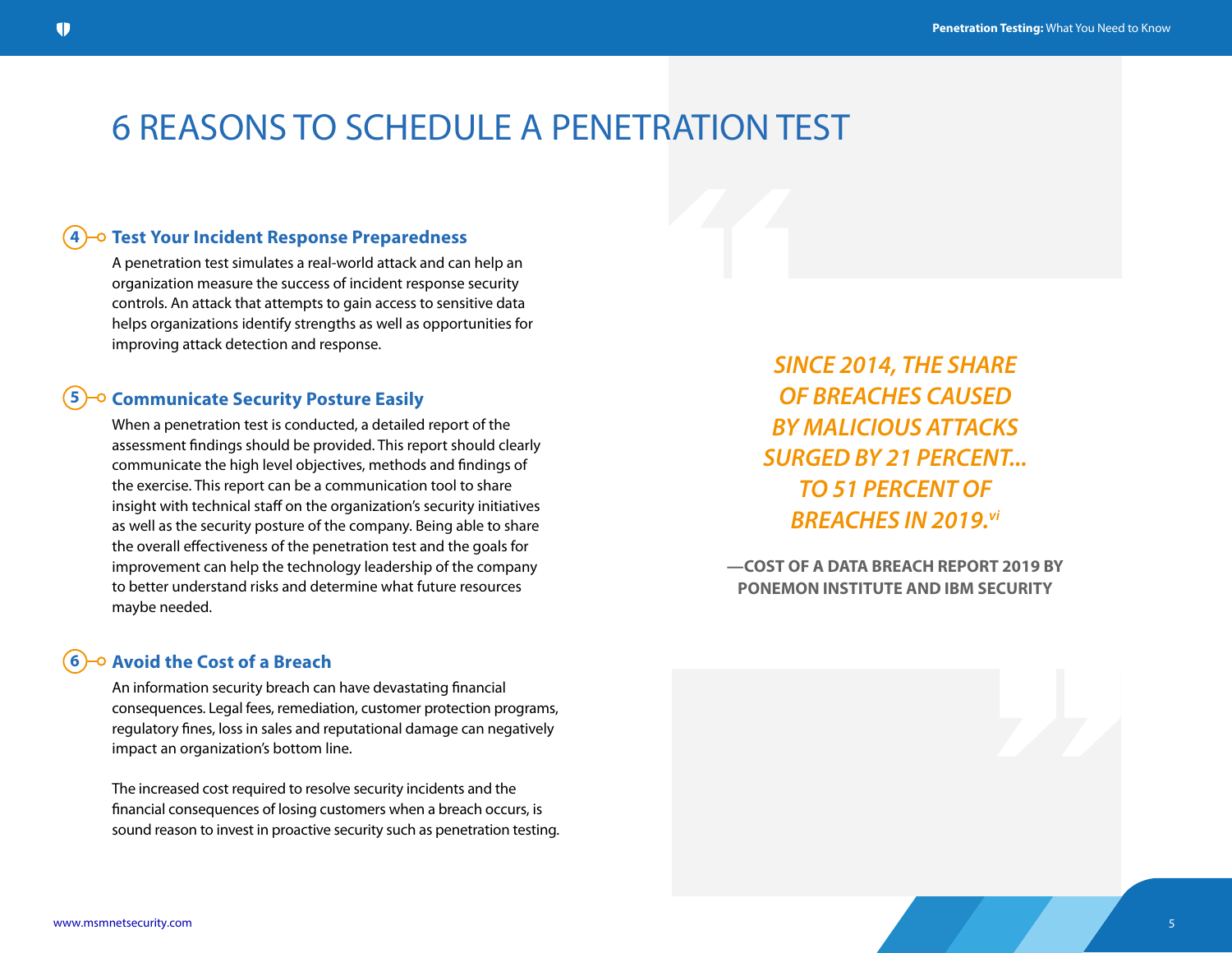### PENETRATION TESTING: COMMON MYTHS<sup>vii</sup>

#### **MYTH #1: Penetration tests are not needed. Vulnerability scanning can identify all vulnerabilities in the environment.**

While the goal and methodology of both services are similar to help an organization secure the network — the deliverables can be quite different. Vulnerability assessments are intended to provide a broad high-level view of the security posture of a network by providing a detailed listing of potential vulnerabilities and suggestions on how to mitigate or remediate the weakness or flaw. This is generally across all systems on the network, or should be, as a best practice. Depending on the maturity of your organization's vulnerability management program, the amount of data can be overwhelming.

Penetration tests, on the other hand, are typically driven by a human analyst, and are goal oriented or structured to simulate a real-world attack scenario your network might encounter from an intruder. Penetration testing will often identify blended weaknesses – the combination of two or more vulnerabilities – that can pose a higher composite security risk than individual vulnerabilities themselves, and flaws that cannot be discovered in an automated fashion.

#### **MYTH #2: Professional penetration testers use expensive commercial tools**

Professional penetration testers use a variety of tools and scripts to achieve their objective. Some of the tools are commercially available, while others are open source or custom, having been developed over the course of the analyst's tenure as a penetration tester. Some will argue that commercial products have all the necessary tools to provide a complete penetration test. The mark of a good penetration tester is their ability to utilize all the tools at their disposal and the experience to know how to use them effectively. tester is their ability<br>experience to know<br>DEPEN

*DEPENDING ON THE MATURITY OF YOUR ORGANIZATION'S VULNERABILITY MANAGEMENT PROGRAM, THE AMOUNT OF DATA CAN BE OVERWHELMING"*

" **—TOM DESOT, DIGITAL DEFENSE EVP, CHIEF INFORMATION OFFICER**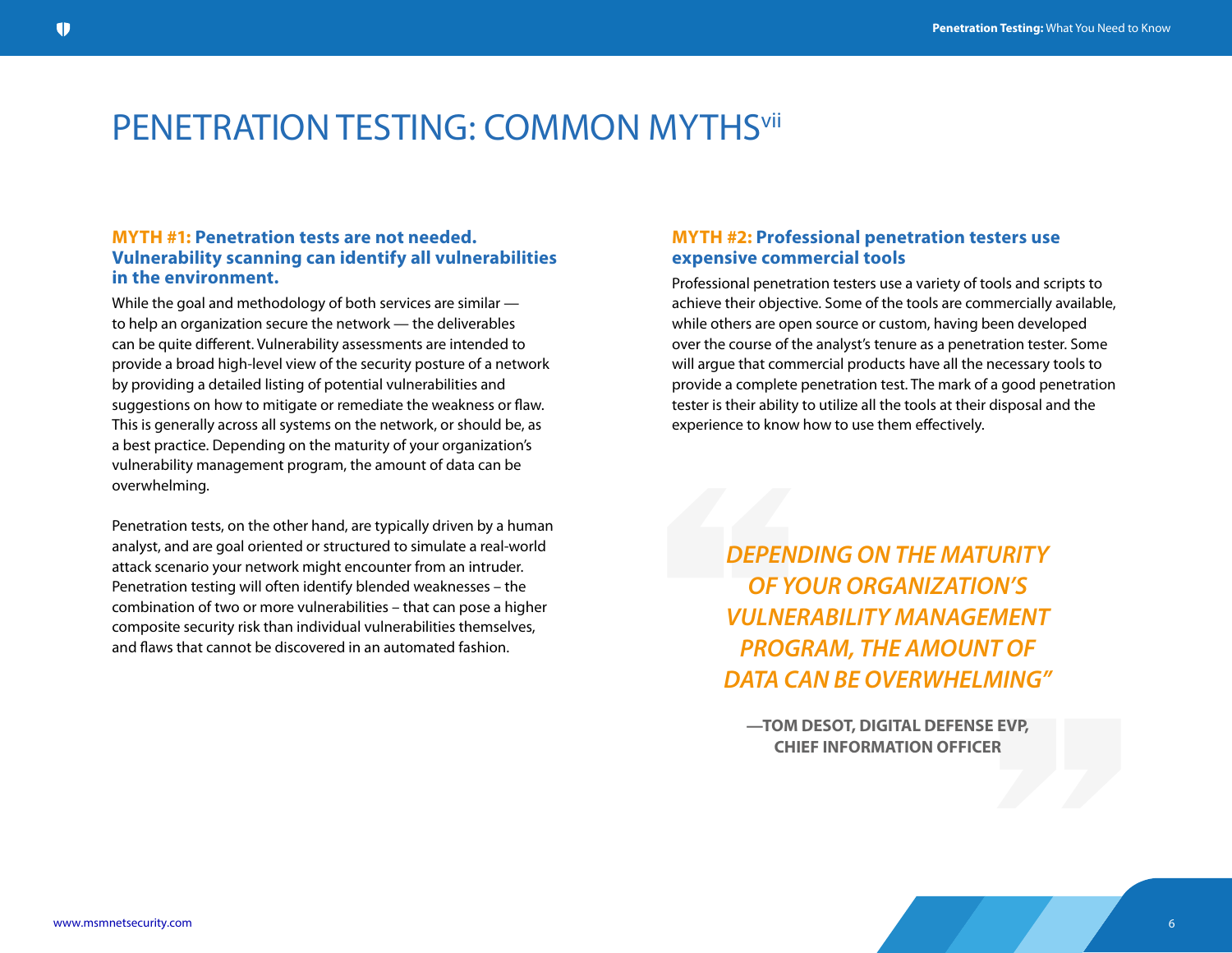### PENETRATION TESTING: COMMON MYTHS<sup>vii</sup>

#### **MYTH #3: One system compromise has no effect on other systems**

The interconnectedness of a network is its greatest benefit as well as greatest weakness. Organizations that test only select segments of their network introduce an incalculable risk to their organization from the untested segments. One system compromise can greatly affect other systems on the network as well as the network as a whole. While a printer may seem somewhat innocuous on the network and no great threat, an intruder can quickly (and often easily) wreak havoc on the network by changing the configuration of the printer and then using it to reroute network traffic. While this issue is distracting IT security teams, the intruder may be elsewhere on the network stealing data and other sensitive information. Alternatively, if the compromised system contains elevated credentials or permissions, then the rest of the network has already been lost.

#### **MYTH #4: Penetration testers use the same approach and are likely to only uncover the same issues seen in the earlier tests.**

No two analysts are created equal. The breadth and depth of experience among penetration testing analysts can differ significantly. Their education, training and tools utilized can greatly affect the results and outcome of the penetration testing engagement. The old adage, "You get what you pay for", is true for penetration tests. It's important that the penetration testing entity have the background and experience to competently achieve the goal of the engagement, whether that's a broad external or internal test or a more specialized application focused test.

*THE INTERCONNECTEDNESS OF A NETWORK IS ITS GREATEST BENEFIT AS WELL AS GREATEST WEAKNESS. ONE SYSTEM COMPROMISE CAN GREATLY AFFECT OTHER SYSTEMS ON THE NETWORK AS WELL AS THE NETWORK AS A WHOLE.*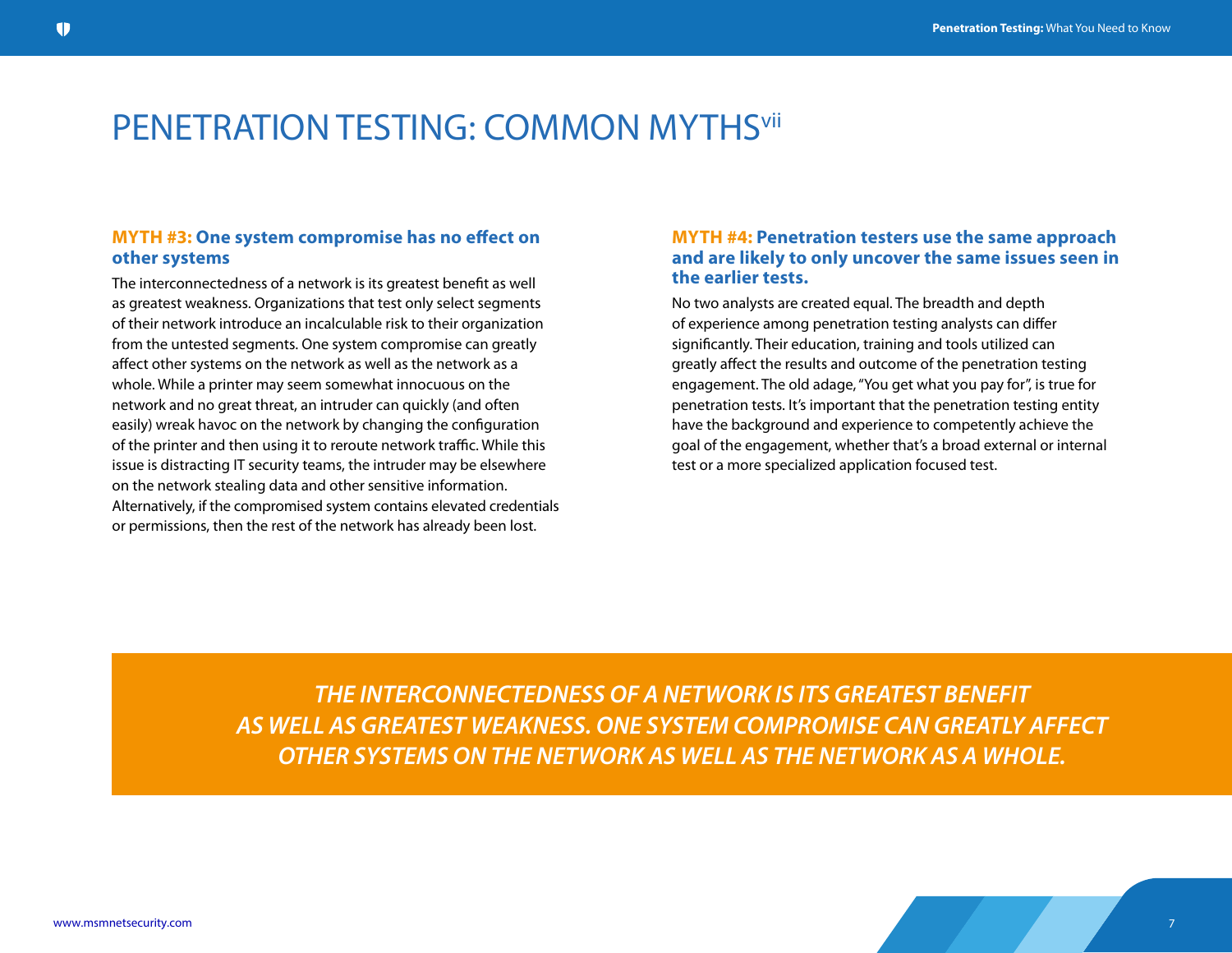### BEST PRACTICES FOR DRAFTING AN EFFECTIVE REQUEST FOR PROPOSAL (RFP)

- Research and select three to five companies to whom you will be releasing the RFP.
- $\overline{\hspace{1cm}}$  Identify the point of contact for submission. A single point often gains a better response than a committee.
- $\overline{\phantom{a}}$  Determine who will be the point of contact for the RFP response and during testing. Be sure to include not only the prime contacts but also alternates.
- $\overline{\phantom{a}}$  Communicate what it is you want tested. For example, external/internal systems, key systems only, or everything.
- $\overline{\phantom{a}}$  Confirm ownership and/or permission to test all of the IP addresses that you will be including in the RFP.
- $\overline{\phantom{a}}$  List the URLs of the websites you would like tested and details around shared hosting and/or permission to test.
- Determine if you want black box (the attacker has no credentials to the system) or white box (the attacker has credentials to the system) testing.
- $\overline{\phantom{a}}$  Confirm if your organization wants actual exploitation of any vulnerabilities discovered to occur.
- $\overline{\phantom{a}}$  Clearly communicate what should happen if something is exploited and note if the testing should stop or continue.
- $\overline{\hspace{1cm}}$  Provide a response due date that includes a date and time and details on how late submissions will be treated.
- $\overline{\phantom{a}}$  Communicate the testing time frame such as during normal business hours or after hours.
- $\overline{\phantom{a}}$  List what methodology you prefer the analyst use. Most will request a standard and accepted methodology such as the National Institute of Standards and Technology guidelines.
- $\overline{\phantom{a}}$  Clearly define what types of tools the analyst can use, such as "zero" day" exploits, denial-of-service testing, open source or commercial only tools.
- Note how you would like final results or reports delivered and the  $\overline{\phantom{0}}$ timing expectation for delivery.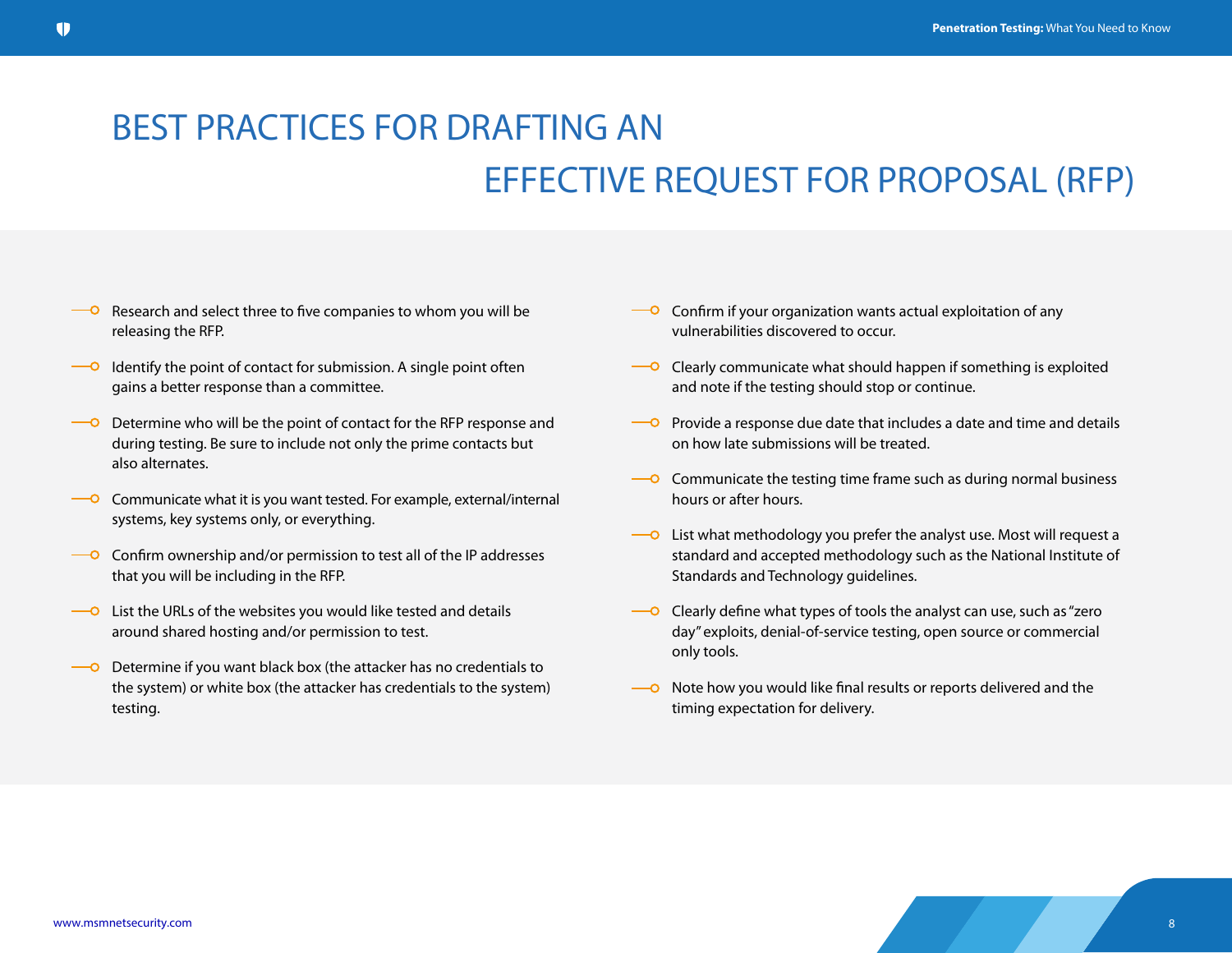### TOP 5 QUESTIONS TO ASK A PROSPECTIVE PENETRATION TESTING PROVIDER

Selecting the appropriate penetration testing vendor involves asking the right questions to properly vet the security testing tools, methods and experts they employ:

#### **How does the penetration test 1 3 differ from other types of security testing—such as a vulnerability assessment?**

Beware of any vendor that uses the words "penetration" and "scans" interchangeably, or claims that their penetration testing process is fully automated.

#### **2 What is your process for performing the penetration test?**

Even if they do not use a defined methodology, the vendor should be able to provide a straightforward outline of the steps involved and which tools are used at each step in the process.

#### **Do your testers hold industry standard certifications?**

It's important to know that the individuals conducting your test are knowledgeable and remain up-to-date on security trends.

#### **4)-** $\circ$  **How will you protect my data during and after testing?**

Find out how the tester will secure your data during the test and throughout delivery. Confidential data, including test reports, should never be sent via email; secure FTPs or secure file-sharing sites that use SSL should be employed.

#### $5$ <sup>- $\circ$ </sup> How will you ensure the availability **of my systems and services while the test is taking place?**

Because penetration tests are actual attacks against your systems, it is impossible to guarantee uptime or availability of services throughout the test. However, most testers have some idea of whether or not a particular attack will bring down your system or "hang" a service. (You can also assist your tester by alerting them to any legacy or otherwise less-than-robust systems on your network.) The ideal penetration testing vendor will work closely with you to address operational concerns and monitor progress throughout the process.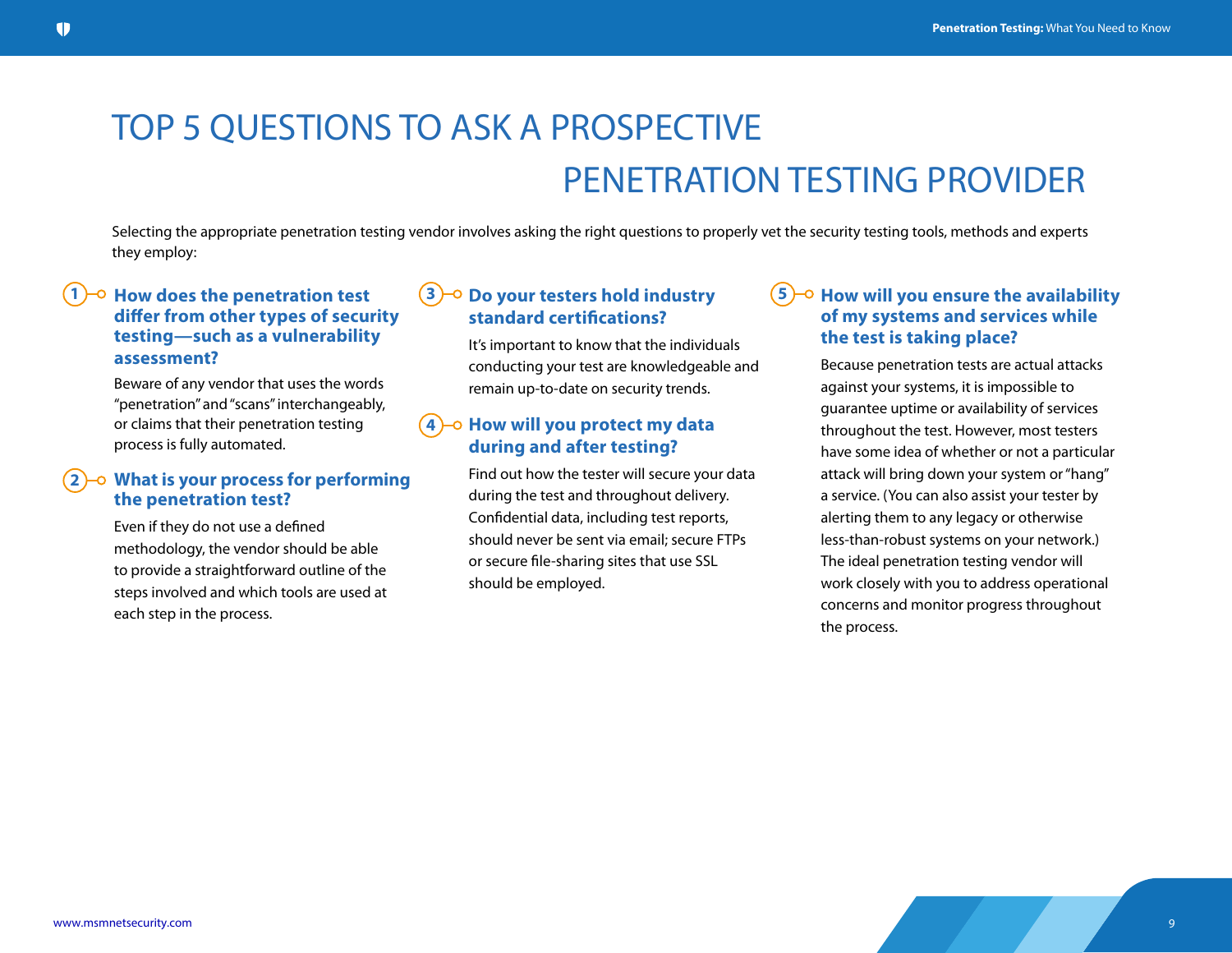### PENETRATION TESTING RULES OF ENGAGEMENT

The rules of engagement define how the penetration test is to occur, set proper expectations, and communicate different aspects which need to be addressed prior to the engagement.

#### **COMMON INCLUSIONS TO THE RULES OF ENGAGEMENT:**

#### **Timeline**

A clear timeline will define the start and end of the engagement and allow all involved to more clearly identify the work that is to be done and those responsible throughout the process. GANTT charts are often used to define the work and the amount of time and resources needed for each specific component of the assessment.

#### **Locations**

It is not uncommon for an organization to operate in multiple locations and regions. Defining the locations and physically or virtually obtaining access to the information will be necessary.

#### **Evidence Handling**

There is a strong possibility that the white hat hackers will gain access to sensitive information. In those situations, the data will needed be treated with extreme care.

#### **Permission to Test**

One crucial document you will be asked to review and sign is the Permission to Test document. This contract will state the scope of work and require signatures that acknowledge awareness of the activities. Some activities in common penetration tests could violate local laws. For this reason, it is advisable to check the legality of the penetration tests in the location where the work is to be performed.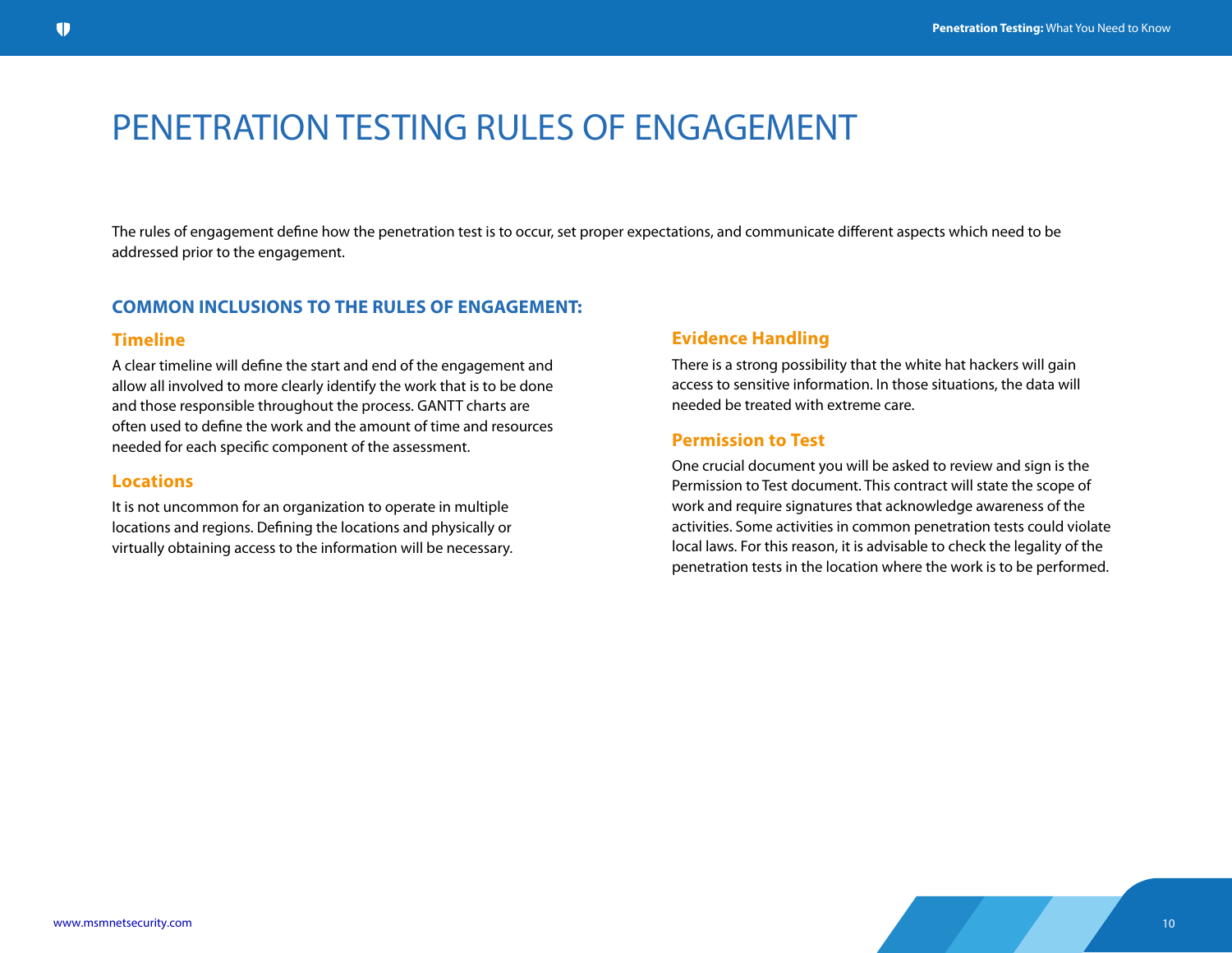### RECAP TIPS & RECOMMENDATIONS TO MANAGE A SUCCESSFUL NETWORK PENETRATION TEST

#### **1**)<sup>-o</sup> Comprehensive Network (4 **Assessment**

Be sure that you're assessing your network and systems on an external and internal basis. Some questions to ask: "Can an external phishing attempt on a single user result in a pivot all the way through to administrator privileged access of a high value internal restricted server? Which layers in your security program were successful in blocking the attack?"

#### **2 Plan and Structure the Tests for Effective Results**

It's important to prepare to have the right resources in place to assess the results of your penetration testing. Treat your penetration test as you would any other technical project rollout.

#### **Be Prepared for Some Upfront 3 Planning**

Real life example: Pay special attention to the penetration testing team's pretest request for information. If incorrect IP addresses are provided, then some of the systems or IP ranges will be missing test coverage.

#### **Create a Communication and Alignment Plan**

Make sure that the people normally responsible for incident response are not aware of the attack. This is primarily so that management can gauge how well the response team detects and addresses the attack.

#### **5 Come Up with a Monitoring Plan** o

While the penetration test is being done by an external team to test the layered defenses, it can also be a very good test of your monitoring and incident response program. This means documenting which systems, sensors and teams triggered alerts during the penetration test.viii

#### **Plan for After 6 the Penetration Test**

Make sure that penetration test results are qualified by the right frame of reference. Example: if the number of vulnerabilities reported has doubled from last year and the number of services and work-stations has increased, do you have a large number of vulnerabilities on the same system that were previously tested?

#### **Po Reporting to Management 7**

Ensure that reporting to management is part of the penetration test engagement. Furthermore, be sure that the results are comprehensible by executives and board members at the organization.

#### **Understand that There is No 8 Silver Bullet**

Understand that there is no simple solution to information security. To stay diligent against cybercrime, an organization needs to be committed to a holistic approach to security and embrace a robust security program.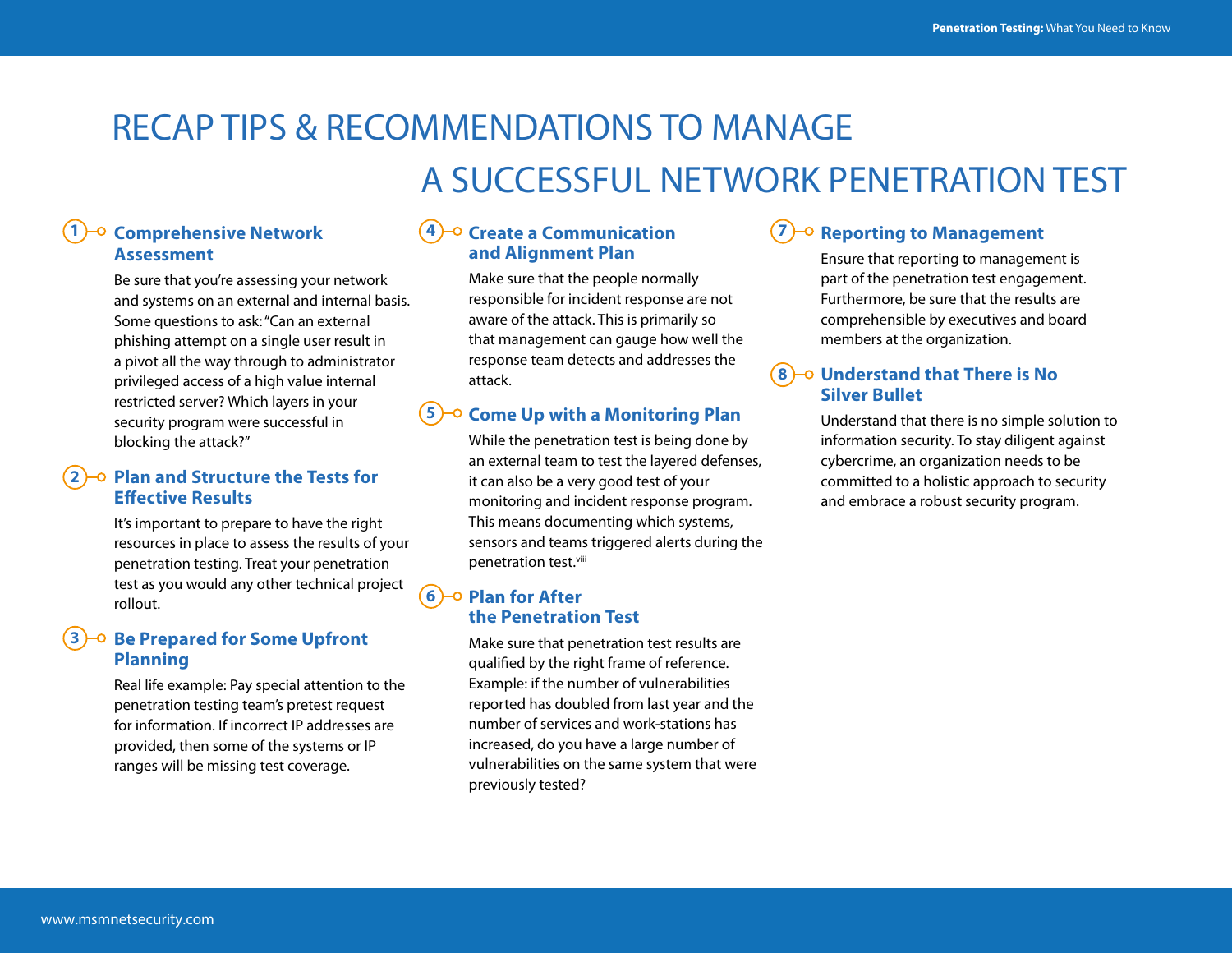

## digitaldefense

by HelpSystems

Contact us for more information:

sales@msmnetsecurity.com

www.msmnetsecurity.com

### References and Resources

- i <https://www.ic3.gov/media/2020/200401.aspx>
- ii [https://en.wikipedia.org/wiki/Penetration\\_test](https://en.wikipedia.org/wiki/Penetration_test)
- iii [https://www.sans.org/cyber-security-courses/advanced-exploit](https://www.sans.org/cyber-security-courses/advanced-exploit-development-penetration-testers/)[development-penetration-testers/](https://www.sans.org/cyber-security-courses/advanced-exploit-development-penetration-testers/)
- iv <https://newsroom.ibm.com/Cybersecurity-and-Privacy-Research>
- v [https://kirkpatrickprice.com/blog/3-reasons-you-should-be](https://kirkpatrickprice.com/blog/3-reasons-you-should-be-undergoing-regular-penetration-tests/)[undergoing-regular-penetration-tests/](https://kirkpatrickprice.com/blog/3-reasons-you-should-be-undergoing-regular-penetration-tests/)
- vi <https://databreachcalculator.mybluemix.net/>
- vii [http://networkingexchangeblog.att.com/enterprise-business/](http://networkingexchangeblog.att.com/enterprise-business/  penetrationtesting-5-common-myths-expla)  [penetrationtesting-5-common-myths-explained](http://networkingexchangeblog.att.com/enterprise-business/   penetrationtesting-5-common-myths-expla)
- viii [http://www.csoonline.com/article/2944967/network-security/](https://www.csoonline.com/article/2126101/5-tips-for-a-successful-penetration-testing-program.html) [10-stepsto-managing-a-successful-networkpenetration-test.html](https://www.csoonline.com/article/2126101/5-tips-for-a-successful-penetration-testing-program.html)

Experian® Data Breach Resolution 866-751-1323 www.Experian.com/DataBreach databreachinfo@experian.com